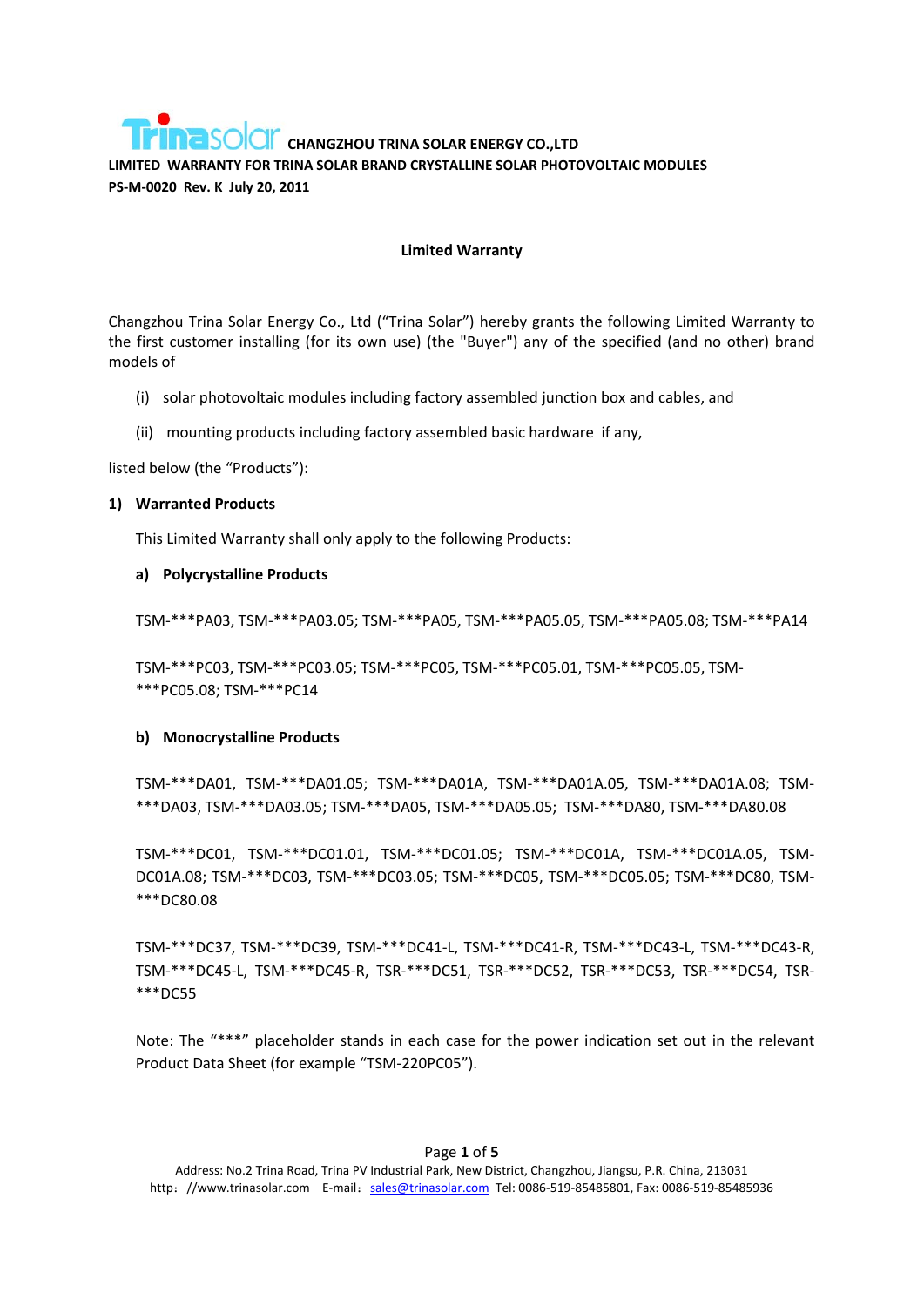## **c) Mounting Products**

Trinamount I, Trinamount II and Trinamount III.

## **2) Warranty**

## **a) 10 Year Limited Product Warranty**

Trina Solar warrants that for a period of ten years commencing on the Warranty Start Date (as defined below) the Product(s)

- will be free from defects in design, material, workmanship or manufacture that materially impede their functioning, and
- will conform to the specifications and the drawings applicable thereto.

Any deterioration in appearance of the product, including any scratches, stains, mechanical wear, rust, mold, optical deterioration - but excluding any deterioration in color-, and other changes, which occur after delivery to Buyer shall not qualify as a defect hereunder, if and to the extent such deterioration does not result in a material impairment of the functioning of the product. A claim in the event of glass breakage arises only to the extent that there was no external cause of the breakage.

## **b) 25 Year Limited Power Output Warranty**

In addition, Trina Solar warrants that for a period of twenty-five years commencing on the Warranty Start Date loss of power output of the nominal power output specified in the relevant Product Data Sheet and measured at Standard Test Conditions (STC) for the Product(s) shall not exceed

- For Polycrystalline Products (as defined in Sec. 1 a): 2.5 % in the first year, thereafter 0.7% per year, ending with 80.7% in the 25<sup>th</sup> year after the Warranty Start Date,
- For Monocrystalline Products (as defined in Sec. 1 b): 3.5 % in the first year, thereafter 0.68% per year, ending with 80.18% in the  $25<sup>th</sup>$  year after the Warranty Start Date.

## **3) Warranty Start Date**

The Warranty Start Date shall be defined as the date of delivery of the Product(s) to the Buyer or 12 months after the date of Product(s) dispatch from Trina Solar sites, whichever date is earlier.

## **4) Exclusions and Limitations**

The aforementioned "Limited Warranty" does not apply to any Products which have been subjected to

- a) Modification, improper installation, misuse, abuse, neglect or accident;
- b) Non‐Observance of Trina Solar's installation manual;
- c) Service or repair by unqualified service technicians or service technicians not approved by Trina Solar;

### Page **2** of **5**

Address: No.2 Trina Road, Trina PV Industrial Park, New District, Changzhou, Jiangsu, P.R. China, 213031 http: //www.trinasolar.com E-mail: sales@trinasolar.com Tel: 0086-519-85485801, Fax: 0086-519-85485936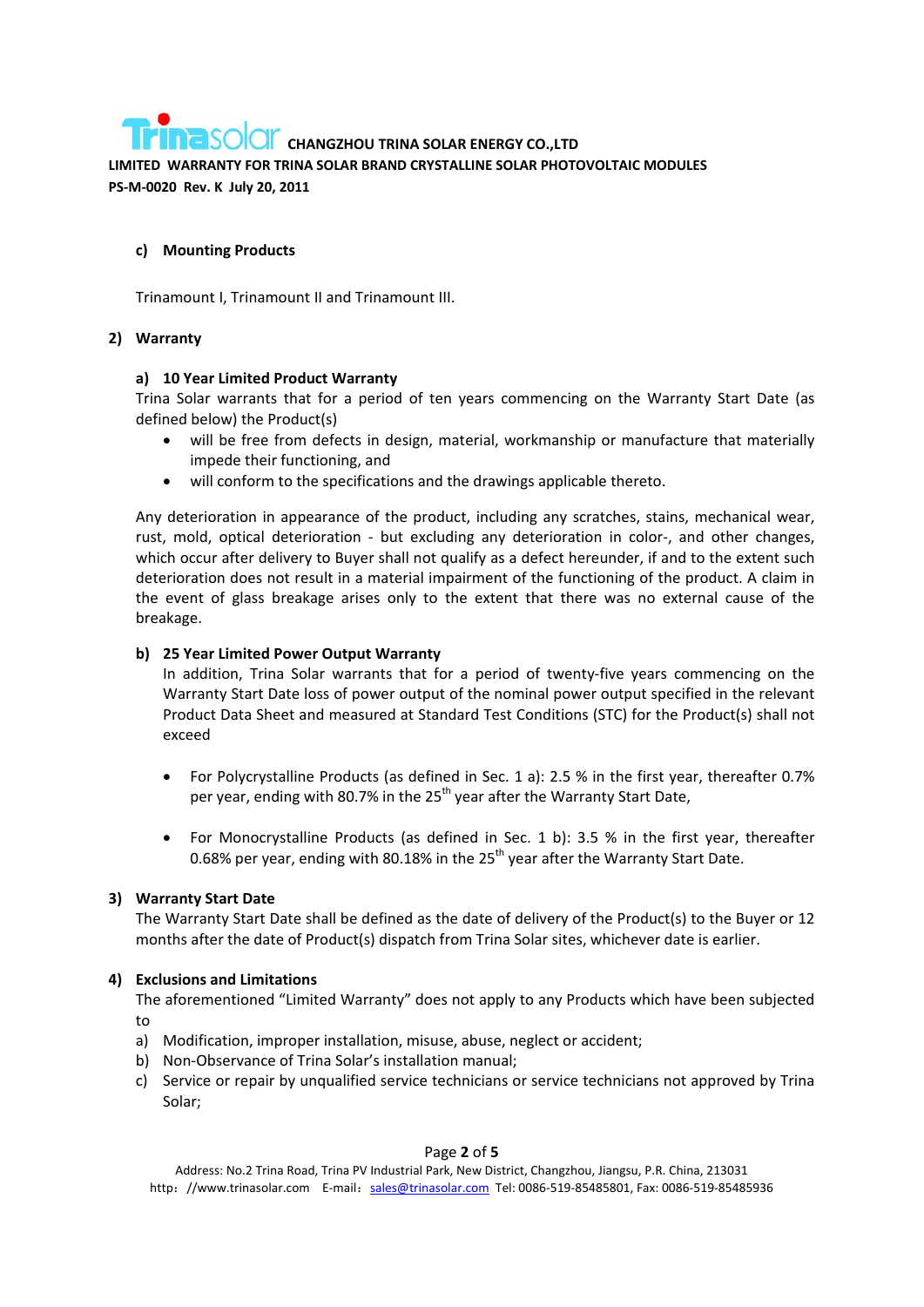- d) the Product's type, nameplate or module serial number is changed, erased or made illegible (other than by any act or omission of Trina Solar);
- e) the Product's installation in a mobile device (except photovoltaic tracking system) or marine environment;
- f) exposure to improper voltage or power surges or abnormal environmental conditions (such as acid rain or other pollution);
- g) defective components in the construction on which the module is mounted;
- h) exposure to mold discoloration or similar external effects;
- i) exposure to any of the following: extreme thermal or environmental conditions or rapid changes in such conditions, corrosion, oxidation, unauthorized modifications or connections, unauthorized opening, servicing by use of unauthorized spare parts, accident, force of nature (such as lightning strike, earthquake), influence from chemical products or other acts beyond Trina Solar's reasonable control (including damage by fire, flood, etc.)
- j) use of the Products in such a manner as to infringe Trina Solar`s or any third party`s intellectual property rights (e.g. patents, trademarks).

## **5) Repair, Replacement or Refund Remedy**

- a) As Buyer's sole and exclusive remedy under this Limited Warranty, Trina Solar will, in its sole discretion, either, with regard to the applicable Product (or component thereof in the case of Mounting Product):
	- i) refund the then current market price of the relevant new Product(s) ;
	- ii) repair the defective Product(s) at no charge (subject to the following paragraph); or
	- iii) replace the defective Product(s) or part thereof by a new or remanufactured equivalent at no charge (subject of the following paragraph).

In the event that Trina Solar opts for options (ii) or (iii), Trina Solar shall bear all insurance and transportation charges (except air freight), customs clearance and any other costs for returning the defective Product(s) to Trina Solar and shipping the repaired or replaced Product(s) to Buyer. The costs and expenses for their removal, installation or reinstallation shall remain with Buyer.

- b) The warranty period(s) as defined in Sec. 2 a) and b) shall not extend or renew upon the repair or replacement of a defective Product by Trina Solar. The warranty period for replaced or repaired Product(s) is the remainder of the warranty on the original new Product(s).
- c) All other claims under this Limited Warranty against Trina Solar shall be excluded. Under no circumstances will Trina Solar be responsible for any special, incidental or consequential damages (including loss of profits, harm to goodwill or business reputation, or delay damages) whether such claims are based in contract, warranty, negligence or strict tort. This exclusion applies even if the remedies set forth below herein are deemed to have failed of their essential purpose, to the extent permissible by law.
- d) YOU MAY HAVE SPECIFIC LEGAL RIGHTS OUTSIDE THIS WARRANTY, AND YOU MAY ALSO HAVE OTHER RIGHTS THAT VARY FROM STATE TO STATE. THIS LIMITED WARRANTY DOES NOT AFFECT

### Page **3** of **5**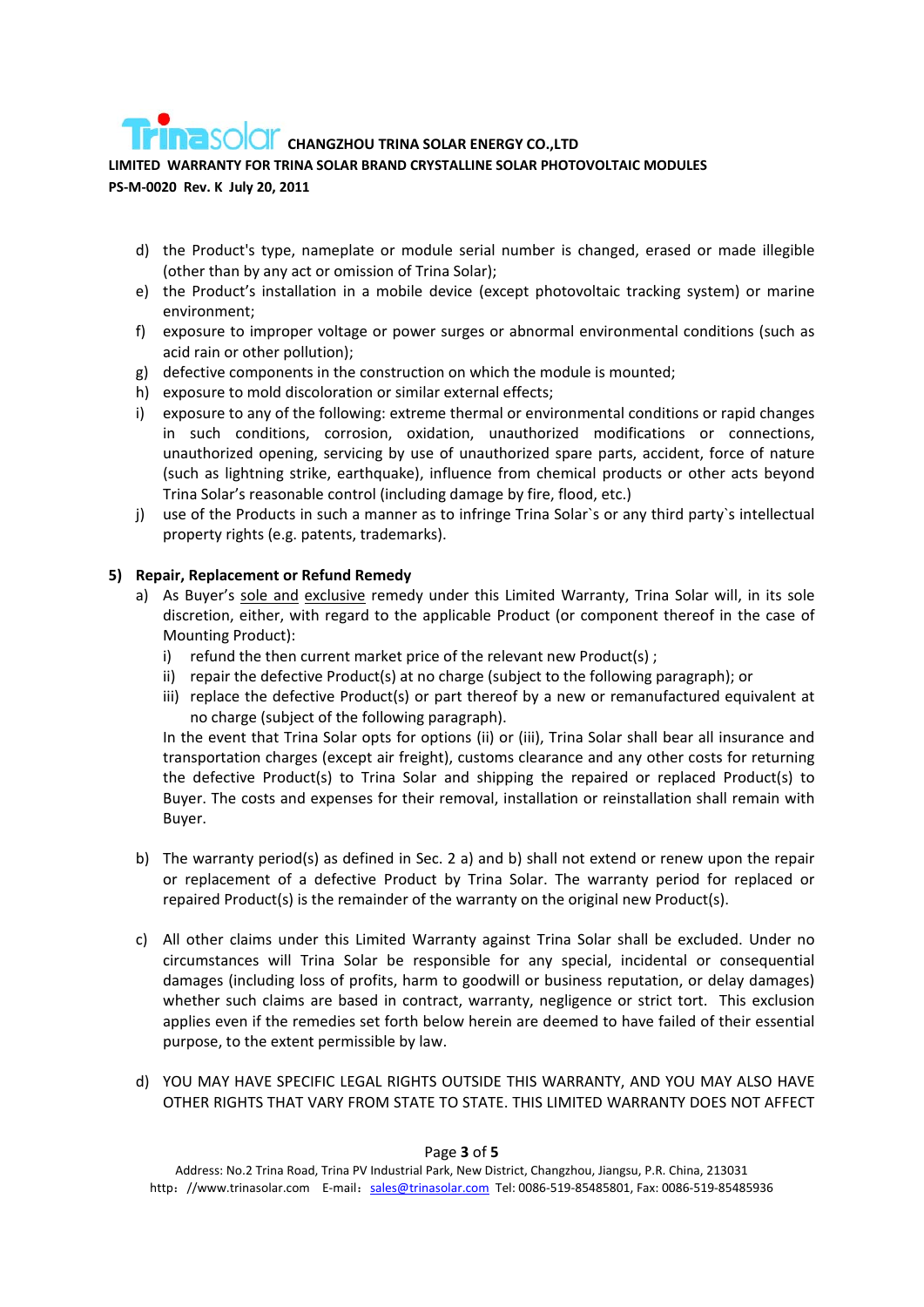AND ADDITIONAL RIGHTS YOU HAVE UNDER LAWS IN YOUR JURISDICTION GOVERNING THE SALE OF CONSUMER GOODS, INCLUDING WITHOUT LIMITATION, NATIONAL LAWS IMPLEMENTING EC DIRECTIVE 99/44 OR PURSUANT TO THE MAGNUSON MOSS WARRANTY ACT. SOME STATES DO NOT ALLOW THE EXCLUSION OR LIMITATION OF INCIDENTIAL OR CONSEQUENTIAL DAMAGES, SO THE LIMITATIONS OR EXCLUSIONS IN THIS LIMITED WARRANTY STATEMENT MAY NOT APPLY.

## **6) Rights and Remedies against Third Parties**

This Limited Warranty shall be construed as a separate warranty and independent from any other contractual arrangement with third parties relating to the Product(s). It shall not affect any rights, obligations and remedies of the Buyer, if any, with regard to third parties for defects or non‐ conformity or non‐compliance of the Products, notwithstanding its legal basis. The rights and remedies provided hereunder are in addition to any other rights and remedies against third parties to which Buyer may be entitled by agreements with such third parties or by law.

## **7) Term**

This Limited Warranty shall have a fixed term of 25 years, commencing upon the Warranty Start Date.

## **8) Claims Procedure, Notice Periods, Expiration of Warranty Claims and Limitations.**

a) Buyer shall notify Trina Solar immediately after discovery of any claim under this Limited Warranty by letter, facsimile or e‐mail to

> Customer Support Changzhou Trina Solar Energy Company Limited No. 2 Trina Road, Trina PV Industrial Park, New District, Changzhou, Jiangsu, P. R. China, 213031 T +86 519 8548 2008 F +86 519 8517 6021 E‐mail: aftersales@trinasolar.com

specifying each alleged claim including evidence of the claims and the serial numbers of the Product(s) at issue.

b) Any dispute on technical facts relating to claims brought under this Limited Warranty for defects of Products shall be determined by expert determination. Trina Solar and the Buyer will, at Trina Solar's request, appoint as independent expert and appraiser a reputable researcher from a first‐ class international test‐institute such as Fraunhofer ISE in Freiburg/ Germany, TÜV Rheinland in Cologne/ Germany or ASU Arizona State University ("Technical Expert"). The determination by such Technical Expert shall be final, conclusive, binding and enforceable in any proceeding brought hereunder. The Technical Expert shall (i) act as an expert; (ii) allow the parties a reasonable opportunity to make representations and counter‐representations; (iii) take those representations and counter-representations into account; and (iv) if required by either party

### Page **4** of **5**